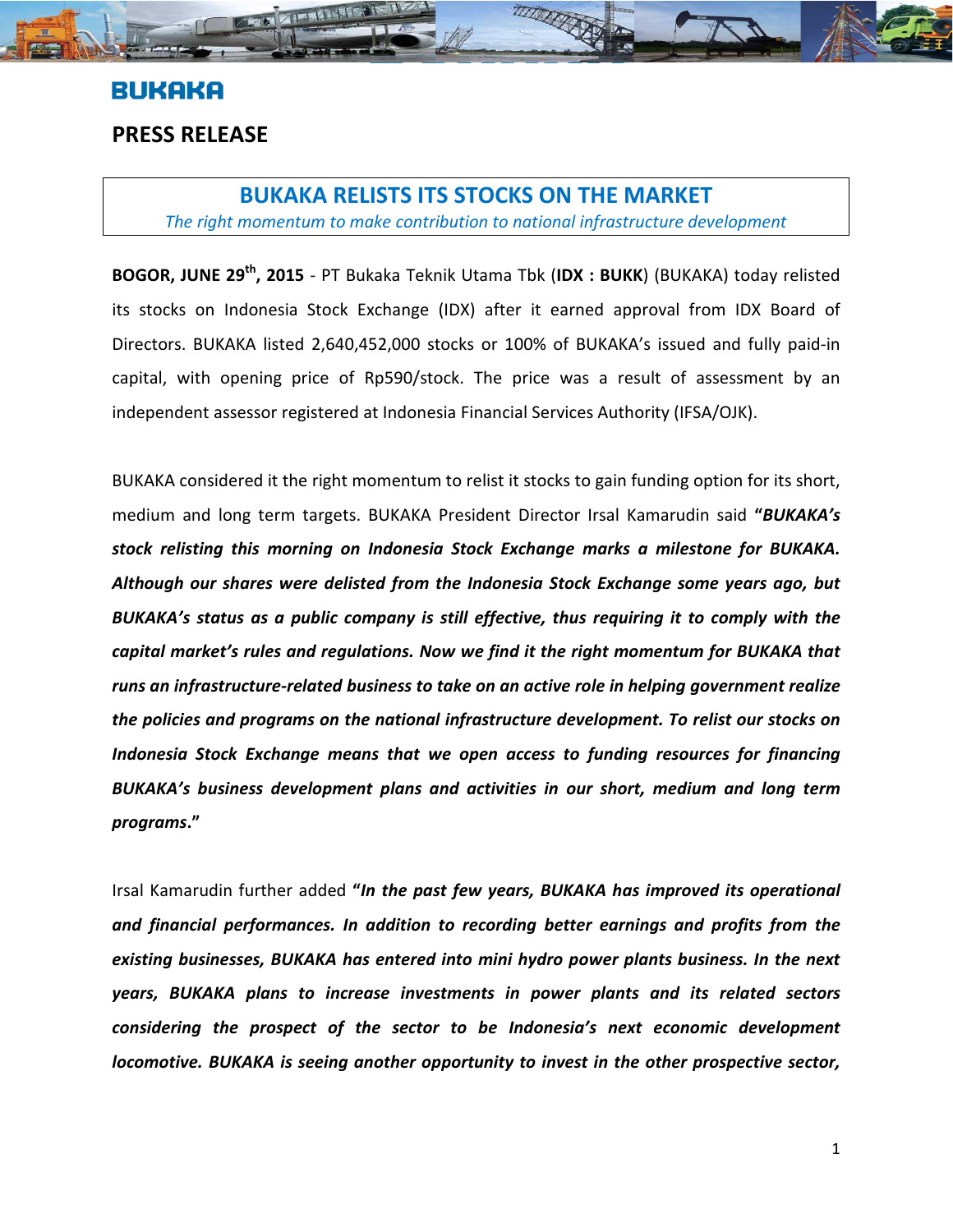*namely the smelter construction business. Those investment opportunities are expected to ensure business stability and better performance in the upcoming years***."**

THE REAL PROPERTY

Established on October 25, 1978, BUKAKA started its business from a small-scale workshop. Through professionalism, strong determination, hard work and innovation, BUKAKA turns out to be a significant contributor to the acceleration of national development by providing highquality products and services to strategic sectors, such as energy, transportation, communication and infrastructure. BUKAKA's product and service quality is nationally and internationally recognized following the acceptance of numerous certification, among which are American Petroleum Institute's certification for manufacturing and other oil and gas related services, 5S certification from Worldwide Quality Assurance for design, manufacturing, installation, and service of passenger boarding bridge and airport equipment, as well as Quality Management certification from World Quality Assurance Management, Environmental Management, and Management System from United Registrar of Systems (URS) for the galvanize business.

BUKAKA is a holding company as well as an operating company, which runs 9 business units, they are, steel tower, steel bridge, passanger boarding bridge, power generation, galvanize, road construction equipment, oil and gas equipment, special purpose vehicle, and offshore maintenance and services. Besides managing the business directly, BUKAKA manages some other businesses through its subsidiaries, namely PT Bukaka Mandiri Sejahtera (BMS) that runs nickel mining, processing and trading, PT Bukaka Energi (BE) that runs power plant business and PT Bukaka Forging Industries (BFI) that runs automotive component manufacturing.

BUKAKA's management is committed to continuous and sustainable improvements to create an efficient, low-cost, yet competitive organization that fully respects the principles of good corporate governance to continue the innovation and expansion into prospective sectors that can increase the enterprise value in the coming years.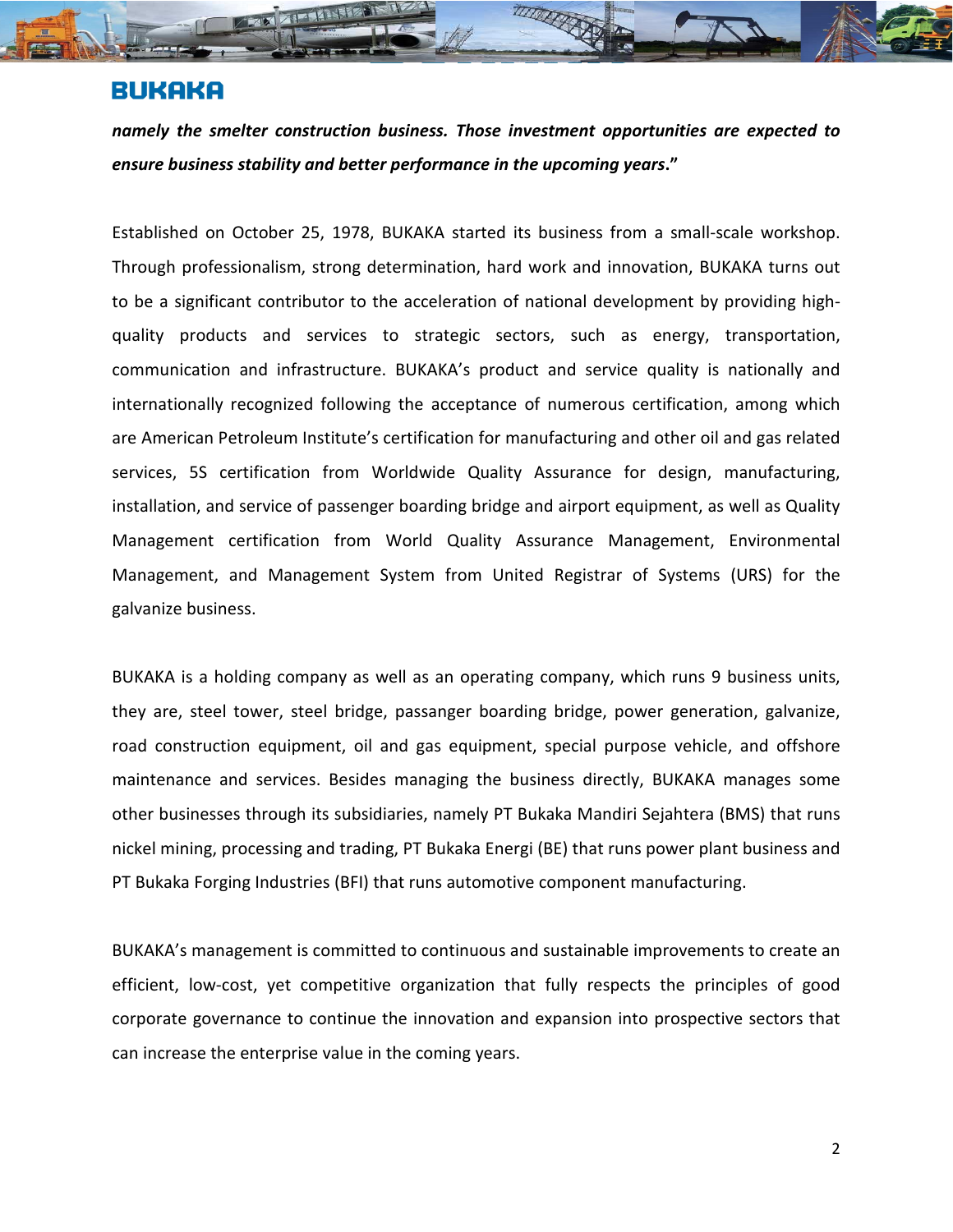For further information, please contact: **Devindra Ratzarwin – Director of Corporate Affairs & Corporate Secretary**  T: +6221 823 2323; F: +6221 823 1150 E: corcomm@bukaka.com or investor@bukaka.com www.bukaka.com

---ooo---

#### **REFERENCES**

**Profile of PT Bukaka Teknik Utama Tbk (IDX : BUKK) (BUKAKA)**  Sector : Infrastructure, Utility and Transportation Sub-sector : Non-Building Construction

| <b>Share Information</b>          |                                         |
|-----------------------------------|-----------------------------------------|
| <b>Authorized Capital</b>         | : 10 billion shares or Rp3.38 trillion  |
| Share Nominal                     | : Rp338/share                           |
| <b>Total Listed Stocks</b>        | : 2,640,452,000 shares                  |
| Issued & Fully Paid-In Capital    | : Rp892,472,776,000                     |
| <b>Relisting Price</b>            | : Rp590/share                           |
| Market Capitalization (Relisting) | : Rp1,557,866,680,000 ~ Rp1.56 trillion |

#### **Corporate Vision, Mission, and Values**

**Vision** : To be a leading Indonesian company in Engineering, Procurement, Construction, Energy and Investment in the world**; Mission**: 1) To engage a competent and professional human resources. 2) To be a highly competitive, modern, innovative and environmental-friendly company. 3) To embrace good corporate governance principles in all aspects. 4) To promote satisfaction and added values to the stakeholders. **Corporate Values**: Integrity, Teamwork, Professionalism, Innovation, and Excellence or abbreviated as IT-PIE.

BUKAKA's Shareholders are **PT Denaya Cakra Cipta (Controlling)** dominating 42.60% of BUKAKA's stocks, **Armadeus Acquisitions (INR) Limited** (previously known as Akses Karya Indonesia Limited) owning 46.60%, and the others owning the rest 10.8%.

#### **Board of Commissioners and Board of Directors**

**Board of Commissioners** : Mr. Suhaeli Kalla (President Commissioner), Mr. Solihin Jusuf Kalla (Commissioner), Mr. Sumarsono (Independent Commissioner), and Mr. Zulkarnain (Independent Commissioner); **Board of Directors**: Mr. Irsal Kamarudin (President Director), Mrs. Saptiastuti Hapsari (Director of Operation), Mrs. Sofiah Balfas (Director of Finance), Mr. Marulam Sitohang (Independent Director/Director of HR), and Mr. Devindra Ratzarwin (Director of Corporate Affairs & Corporate Secretary).

| As per 31 December 2012, 2013, and 2014 (in thousand Ruplan) |               |                 |                    |  |  |
|--------------------------------------------------------------|---------------|-----------------|--------------------|--|--|
| <b>Remarks</b>                                               | 2012          | 2013            | 2014               |  |  |
| <b>FINANCIAL PERFORMANCE</b>                                 |               |                 |                    |  |  |
| <b>Total Assets</b>                                          | 1,576,380,904 | 1,906,194,488   | 2,015,748,994      |  |  |
| <b>Total Liability</b>                                       | 558,382,522   | 795,085,046     | 868,521,577        |  |  |
| <b>Total Equity</b>                                          | 1,017,998,382 | 1,111,109,442   | 1,147,227,417      |  |  |
| Revenue                                                      | 1,090,261,157 | 1,326,747,765   | 1,418,734,056      |  |  |
| <b>Cost of Revenue</b>                                       | (912,333,826) | (1,092,979,105) | (1, 144, 898, 473) |  |  |
| <b>Gross Profit</b>                                          | 177,927,331   | 233,768,660     | 273,835,583        |  |  |

### **Financial Highlights**

**As per 31 December 2012, 2013, and 2014 (in thousand Rupiah)**